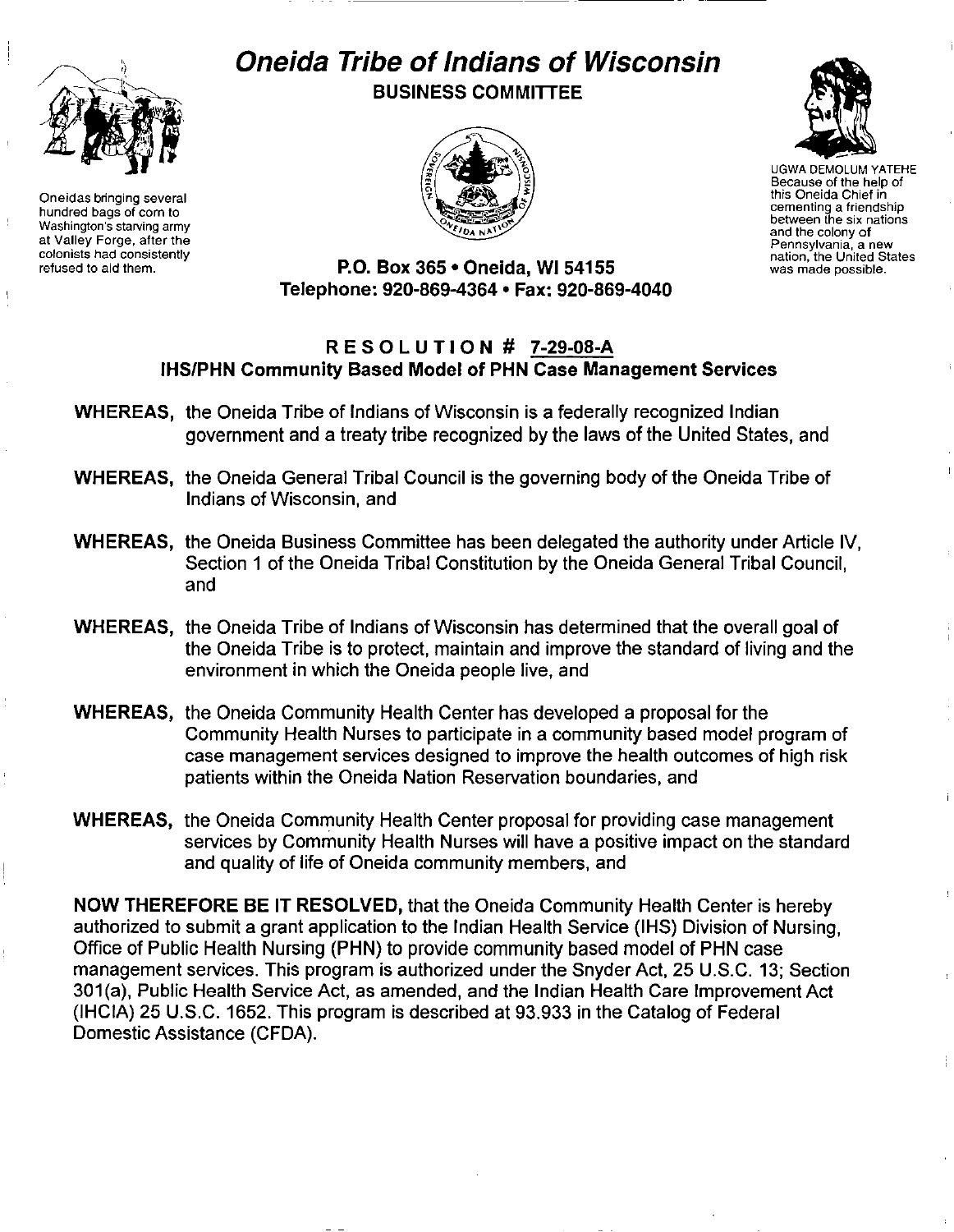## **CERTIFICATION**

I, the undersigned, as Secretary of the Oneida Business Committee, hereby certify that the Oneida Business Committee is composed of 9 members of whom 5 members constitute a quorum.  $6$  members were present at a meeting duly called, noticed and held on the  $29<sup>th</sup>$  day of July , 2008; that the foregoing resolution was duly adopted at such meeting by a vote of  $-6$ members for; 0\_members against, and 0\_ members not voting; and that said resolution has not been rescinded or amended in any way.

Patricia Hoeft, Tribal Oneida Business Committee